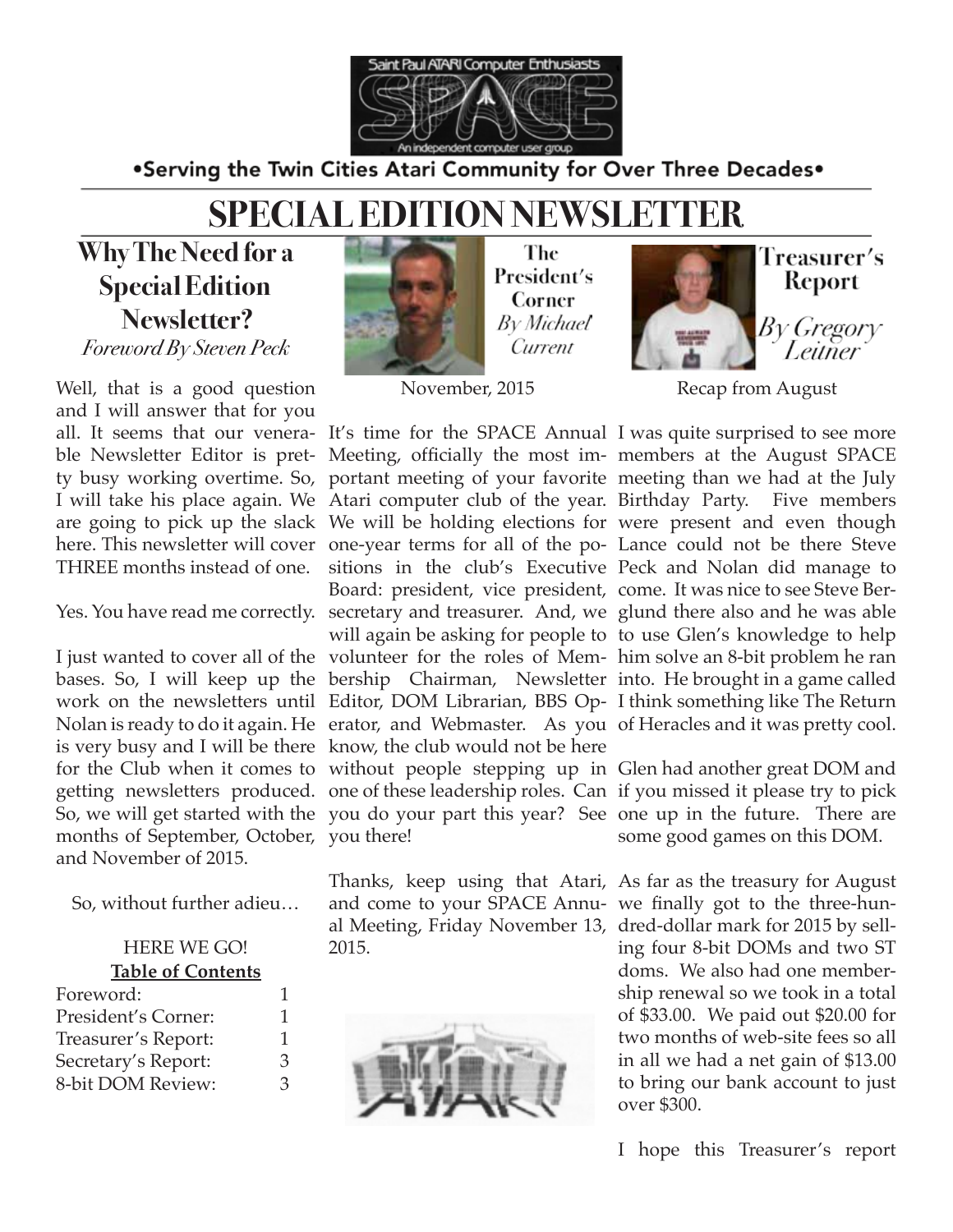comes out okay as I am typing it on an I-pad. It seems that Microsoft is no longer supporting XP so I guess I will have to upgrade. Everytime I have done that in the past something usually goes wrong. I hope it all works out otherwise I will be sending this out every month on the iPad.

### See you in September!

#### Recap from September

With only Glen and myself in attendance at the September SPACE meeting we decided to cancel after waiting until 7:45 to see if any other members would show up. Glen went through the September DOM and I bought one as I always do and that \$3.00 was the only activity for the month. Glen and I also talked about his 1050 disk drive problem which is also a Club problem since he needs the 1050 to produce the DOM. It seems that he can format and write to three disks and then it stops as if it is overheating. If he lets it cool off for a while he can usually do three more. You can see how time consuming this is for Glen so we need to come up with ideas to help him out. Some 1050's are available online but they are as is or are being sold for parts. I know we have auctioned off a few 1050's in the past so if there is any member who has one he can part with maybe the Club could buy it back. In the meantime Glen may have to borrow the Club's 1050 until we figure something out. Glen is trying to contact Richard Mier to see if he has any idea what part needs fixing if a fix is a possibility.

Anyway, with the \$3.00 deposit and no expenses for September the Club's bank balance is now at \$306.54. I sure was hoping we would be further along to meeting our financial obligations for 2015, but there are a few membership renewals due (mine included) in the next few months. So I hope we can get everybody healthy and back on track and then we should be in good shape.

I hope to see as many in October as possible and I fully understand the circumstances that have affected our membership turnout in September. See you October 9.

#### Recap from October

We had 50% more members in October than in September. That means we had three members present. I hear that Lance may come in November and that means Steve Peck and possibly Brian may also accompany him. I was worried that we would not have a quorum for our voting since we would need at least five members present, but if Lance can make it we should be covered.

Lance has an answer for Glen's 1050 disk drive problem which we should discuss at the November meeting. He is getting by as long as he can use a single side and this requires him to punch holes in each disk to be able to use both sides. This is not a good solution and who knows how long the drive will last.

Our treasury really got a boost even though we only had the three members. It just so happened that Steve Peck and myself were both due for membership renewals. Also, with Steve picking up disks

for Lance including some back months and my usual two DOM purchases we actually took in a total of \$69.00. This included \$30.00 for memberships, \$24.00 for 8-bit DOMs and \$15.00 for ST Doms.

Since Nolan wasn't present we didn't have any expenses to report for the October SPACE meeting. We started with a balance of \$306.54 and with an additional \$69.00 we ended October with a balance of \$375.54.

Now we have to wait for the room rental bill which could be either \$300.00 or \$360.00 depending if we get billed for \$25.00 or \$30.00 per month for 2015. We also owe Nolan for September thru December for the web-site which is another \$40.00. So if we take in another \$25.00 or more by year end then we have it made for this year. Still getting a little too close for comfort.

Don't forget the meeting next month so we can have voting for our SPACE officers and membership and DOM chairman positions. We also have to plan our Christmas party for our December meeting. So it's very important to attend the November meeting. See you all in November.



OBEY!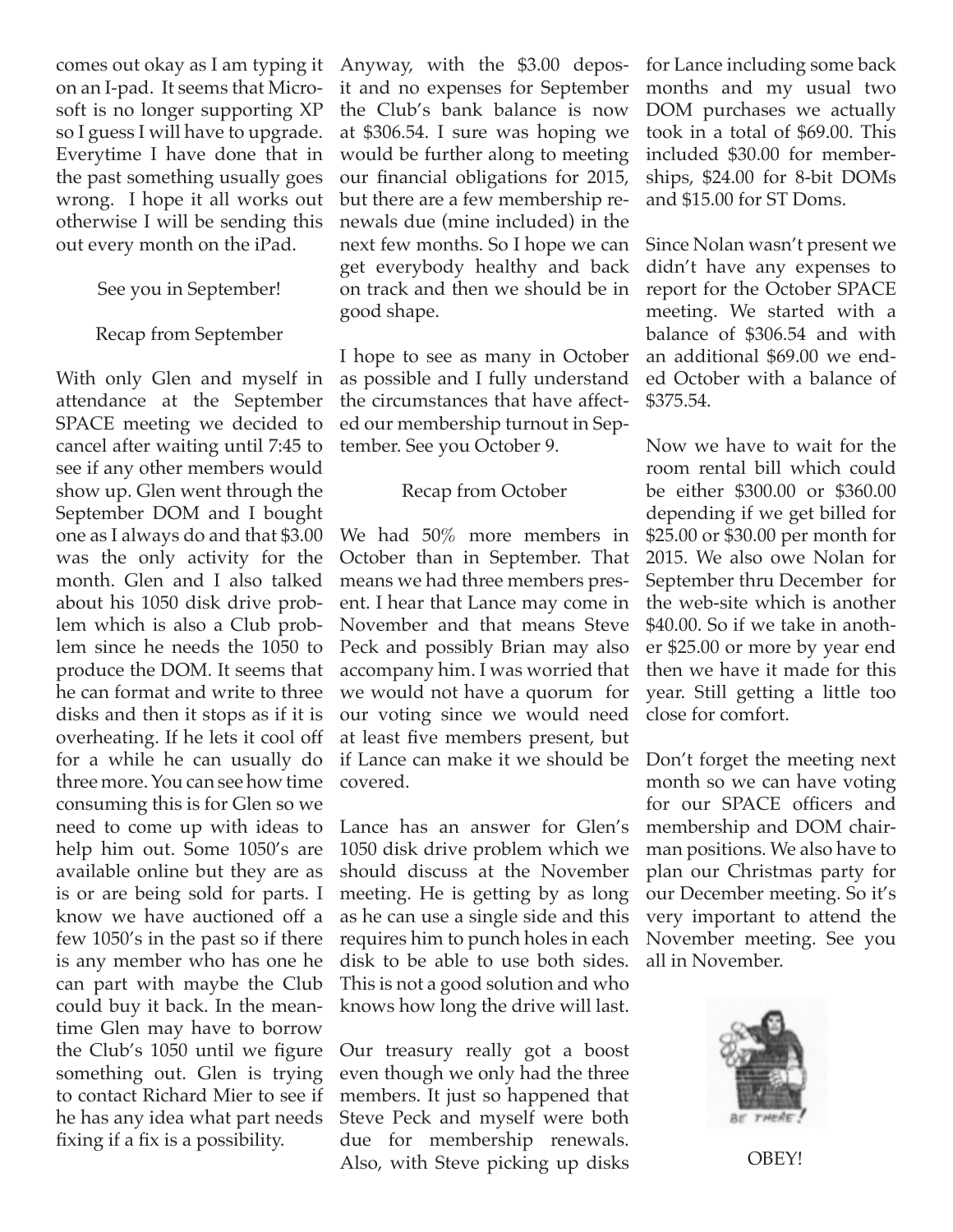

Sorry I had not been available in the last few months. I will make up for that here with this current Secretary's Report. So, here we are.

The last meeting started on Friday, October 9, 2015, at 7:35 PM. We were talking about what to do with the disk drive, which is on the fritz as we know. Richard Mier was mentioned as a person who could possibly fix it, but we are not so sure if it is able to be fixed. Glen went on amibay.com to see about a new drive, but the shipping cost from Europe was deemed horrendous. There was talk of an XF551 kit from Germany that could make formats of quad-density disks, but they do August 2014 DOM: Side A: not sell it anymore to anybody.

The membership count stands at nine paid-up. I paid up myself in October until next year. We also talked about the new games coming soon from V61, but they need documentation and, once that is done, we might see a release.

The elections are in November, so come along, cast your votes, and decide who the officers that are running will get the positions they are running for or not. Maybe new officers will get voted in, I do not know.

The meeting concluded at 8:03 PM.

So, that concludes the Secretary's Report. In the words of Stan Lee…

EXCELSIOR!

## **8-bit DOM MEGA Review** *By Steven Peck*



I am sure you are wondering why I call this a MEGA review. Here is the reason why. Because this review is going to cover ALL of the DOMs that I have not previously covered yet. Some go back to 2014. I think that I should just take some time to accept responsibility and just get it all done in one issue. Sorry about the wait, folks. Here are the DOMs to be reviewed, full of great games, demos and music.

The first game on this DOM is a game called Tetris clone called Rolltris. However, it is different from classic Tetris in the fact that you cannot control where the pieces fall, but you can manipulate the position of the bricks when they have fallen already. Pretty cool. Anyway, I liked the difficulty on the game and I am going to give you my score on it. Here are the results:

Graphics: 7 Gameplay: 8 Animation: 7 Sound: 6

Total: 28/40

called The Hunt, based on the movie Predator. It is a game that resembles a board game. Despite the graphics being mostly black and white, this game is really top-notch. I loved it, despite the difficulty level.

Here are my scores on it:

| Graphics:  | 10 |
|------------|----|
| Gameplay:  | 10 |
| Animation: | 7  |
| Sound:     | 10 |

Total: 37/40

Side B:

Side B is different because it is full of games that are written with only ten lines of BASIC code each. I scored the marks low on some of these, but do not mind me. I am a perfectionist when it comes to games looking good after all. These games may be small, but they do pack a wallop. Really. I will show you.

The first game is a game called Boxing, and it actually looks good. The gameplay could be better, but what do you expect from such a small program?

| Graphics:  | 3             |
|------------|---------------|
| Gameplay:  | 3             |
| Animation: | $\mathcal{L}$ |
| Sound:     |               |

Total: 9/40

The next game is called Deathrace (without Jason Statham). It is almost like Night Driver, but with an overhead perspective.You are driving along until theroad starts narrowing down

The next game on Side A is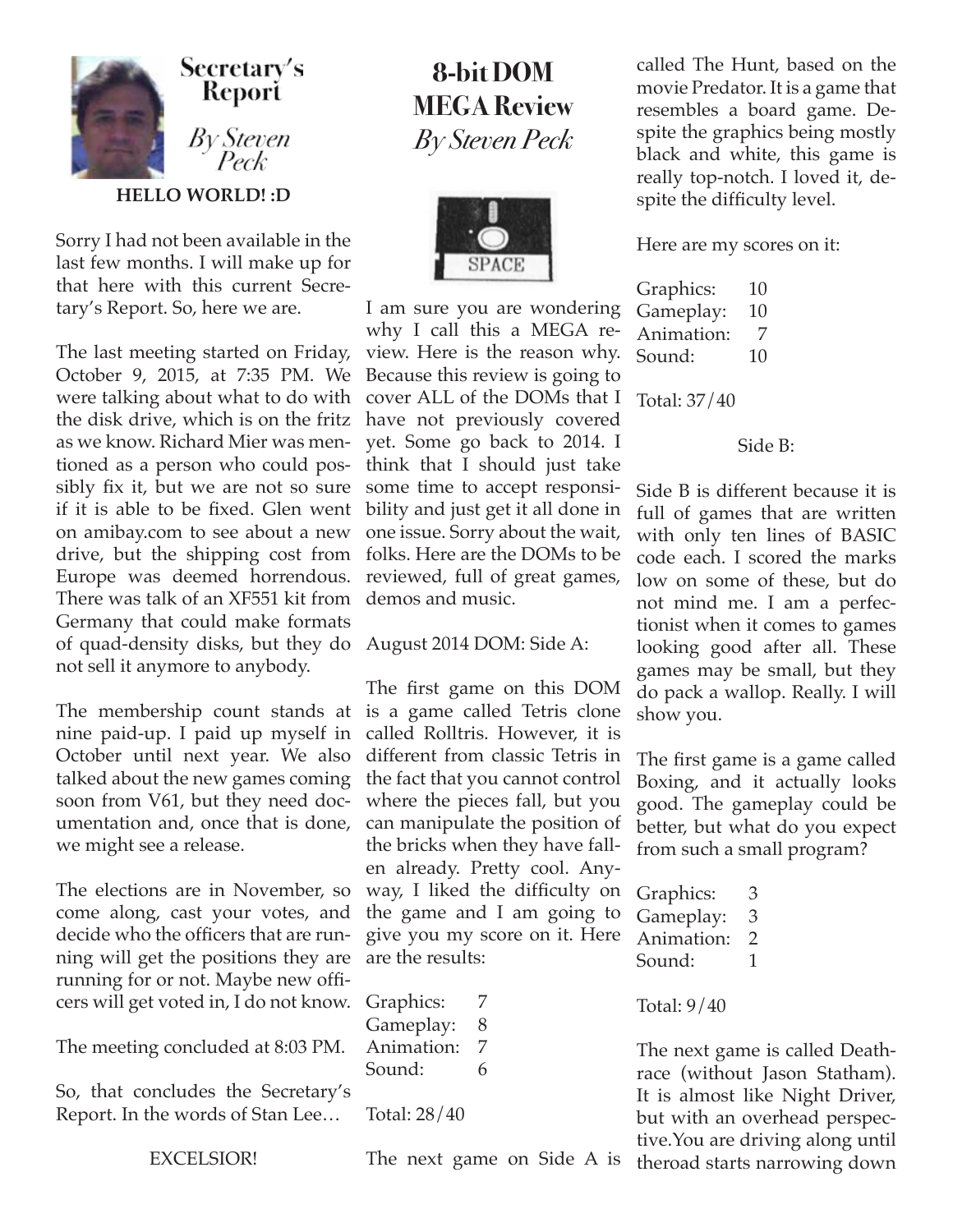Here is my take on it:

Graphics: 1 Gameplay: 8 Animation: 3 Sound: 1

Total: 13/40

The next game is a text adventure called Heisser Draht. I could not understand how to play it because it is in German. see if it played well. I will not score it at all because of that.

Moonlander, the next game on could not understand it. the list, is a Lunar Lander clone. I liked this game the most out of the bunch. Try to soft land on the Moon if you can. Or, if you dare.

Graphics: 7 Gameplay: 9 Animation: 5 Sound: 5

Total: 26/40

than I did.

Graphics: N/A Gameplay: 7 Animation: N/A Sound: 3

Total: 10/40

pinpoint where the X is going to

until it gets too narrow to drive. be at a given moment. However, I could not figure out how to play the game. So, I gave it low marks.

> Graphics: 1 Gameplay: 1 Animation: 1 Sound: 1

Now on to the next DOM. One down, eight to go…

September 2014 DOM: Side A:

So, I could not really test it to Assembloids XE looks like a puzzle game. I could not figure out how to play the game for the life of me. It looks great and difficult. But, I

| Graphics:    | 8       |
|--------------|---------|
| Gameplay:    | 10      |
| Animation:   | 9       |
| Sound:       | 9       |
| Total: 36/40 | Side B: |

Perfect Pitch is an intersting motorcycle in the forest, avoiding game where you have to guess trees and shooting at bikers and hehow to reproduce a sound ex-licopters. Again, awesome game! It actly. I could not figure out how has great graphics and better sound. Total: 37/40 to exactly do it, but maybe the Kudos to whomever programmed readers will have better luck it. My eternal thanks! Need I say Deathrace XE is an awesome game set in a dystopian Europe in an apocalyptic future. You ride your more?

| Graphics:  | 10 |
|------------|----|
| Gameplay:  | 10 |
| Animation: | 10 |
| Sound:     | 10 |

Total: 40 (Perfect)

The final game on this disk is That is it for that DOM. Now, on to called Catch the X. You have to the next one, and it is a good one.

October 2014 DOM: Side A:

This is a DOM with only six titles, so the review of it should go quite fast. So, I will continue on with my review.

The first game on Side A, Xirius Defect, is a puzzle game that I could not figure out how to play at all. I am sure it is a good game, but I guess I need to read the instructions better. Cool music and graphics.

Graphics: 9 Gameplay: 4 Animation: 2 Sound: 10

Total: 25/40

Heli in the Caves, the next game on the list in this amazing DOM, is actually quite impressive. You pilot a helicopter in a cave, shooting your foes along the way. It is quite well done. Kudos!

| Graphics:  | 8  |
|------------|----|
| Gameplay:  | 10 |
| Animation: | g  |
| Sound:     | 10 |
|            |    |

Battle Eagle is a vertical shoot- 'em-up where you have to fly through basically a metal labyrinth battling alien spacecraft. It is a nicely done game, but needs some oomph. However, I did give it high marks anyway.

| Graphics:  | 9  |
|------------|----|
| Gameplay:  | 10 |
| Animation: | g  |
| Sound:     | 8  |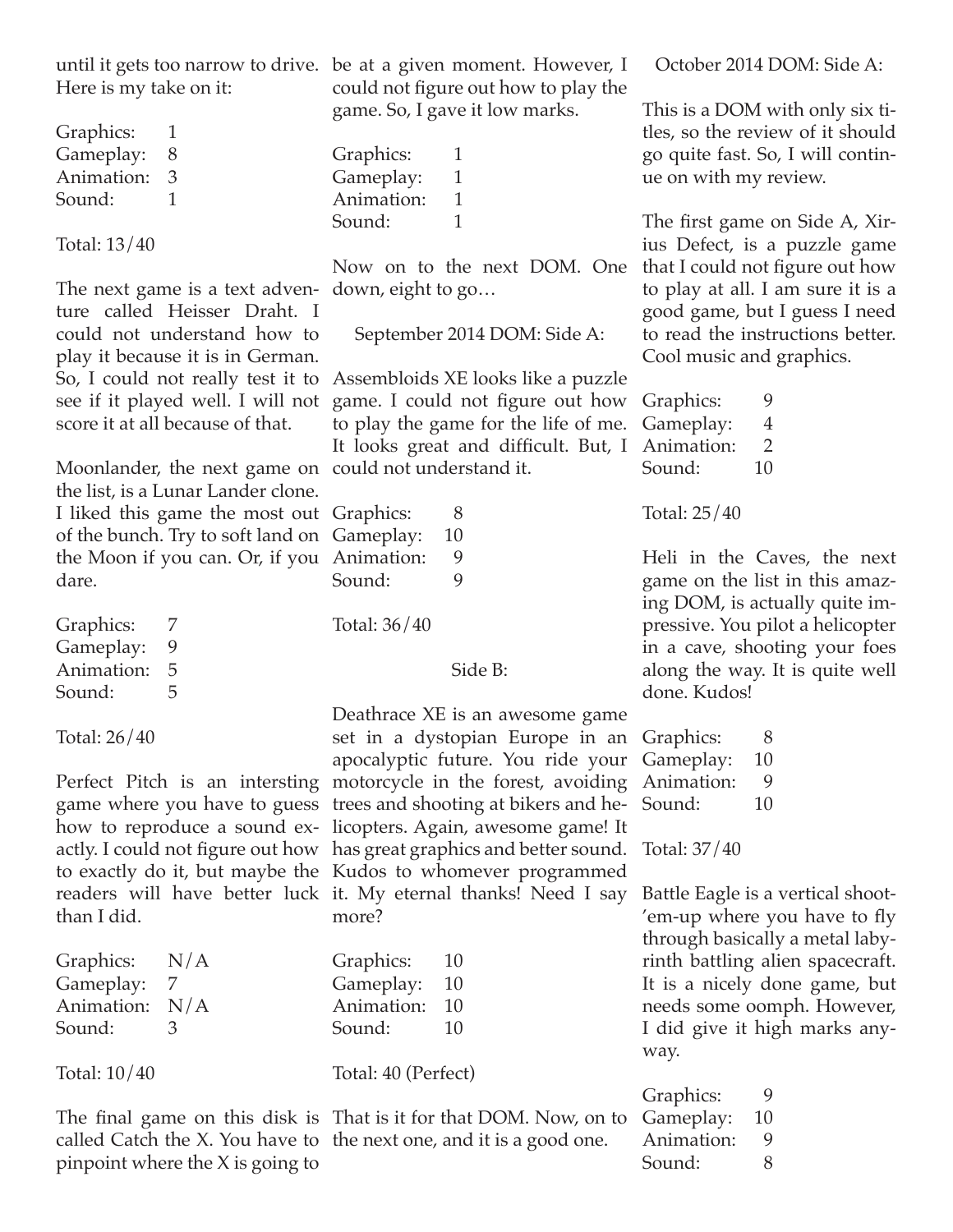Total: 36/40

Side B:

Speedway One is a game where human and bird droppings. you are racing against other cars on a road. The graphics need Yup. You read me correctly. some work, but the premise is was difficult.

| Graphics:  | ン             |
|------------|---------------|
| Gameplay:  | g             |
| Animation: | 6             |
| Sound:     | $\mathcal{L}$ |

Total: 19/40

Slovenian Quiz is an education-Graphics: 5 al game that teaches you how to Gameplay: 2 speak eighty Slovenian words. Animation: 5 The graphics and sound need Sound: 5 work, but it is overall a great game if you want to learn some Total: 17/40 words in a different language. Great for kids.

Graphics: 3 Gameplay: 10 Animation: 2 Sound: 1

Total: 16/40

Dev War is a game like Space War it needs better graphics and sound. ed). for the Atari 2600, except you fight an alien that keeps shooting at you. You have limited amoun of energy and shields. Once yo are out, it is curtains for you.

| Graphics:  | З |
|------------|---|
| Gameplay:  | 8 |
| Animation: | 7 |
| Sound:     | 4 |

Total: 22/40

November 2014 DOM: Side A:

Radioactive S#!t Happens is a very unusual game in the fact that Depixol is a demo from a group it incorporates toilet humor where called Slipstream. It shows a you have to pick up radioactive ticker in real-time going across

solid. I liked the gameplay, which You can also beat back your enemies by running after them and touching them, blasting them back outside of the screen. I did not think this was a very good game in the fact that, in my honest opin-Total: 30/30 (Perfect) ion, toilet humor is getting old.

Nice try…

Galaga, the old arcade classic, has Animation: 8 landed on the Atari 8-bit, sort of. You would figure that with the gr-Total: 16/20 phics capability of this microcomputer that it would look better.

Unfortunately, it dulls in compari-to need paddle controllers. It son, but the gameplay is astound-plays somewhat like Arkanoid. ing. It is the essence of Galaga, but It looks smashing (pun intend-

| ng Graphics:                                   |   | Graphics:                                            | 10 |
|------------------------------------------------|---|------------------------------------------------------|----|
| ts Gameplay:                                   | 9 | Gameplay:                                            | 9  |
| ou Animation:                                  | 1 | Animation:                                           | 9  |
| Sound:                                         |   | Sound:                                               | 8  |
| Total: 12/40                                   |   | Total: 36/40                                         |    |
| Happy Pokey Stomper is a de- Floppy Bird is ex |   | lightful little tune. The tunes in py Bird, only 8-b |    |

lightful little tune. The tunes in the demos are always pretty good, from crashing into anything and and although this falls short of a you are home free. Maybe. I perfect score, it is still quite good. think it's quite challenging, so I

the screen. There is also text in the background of the demo. Personally, it's a pretty good demo in my honest opinion.

| Graphics:  | 10 |
|------------|----|
| Animation: | 10 |
| Sound:     | 10 |

Mona is a reproduction of the Mona Lisa on the 8-bit. It selfdraws on the screen to reveal the famous portrait. Only, there was a problem. It crashed my system. I think it was a PAL issue. Just when it was starting to get good, too. Here is my score:

Graphics: 8

Pad is yet another Breakout clone. It looks nice and it seems

exactly like Flap--bit. Keep the bird will give it some high marks.

Total: 8/10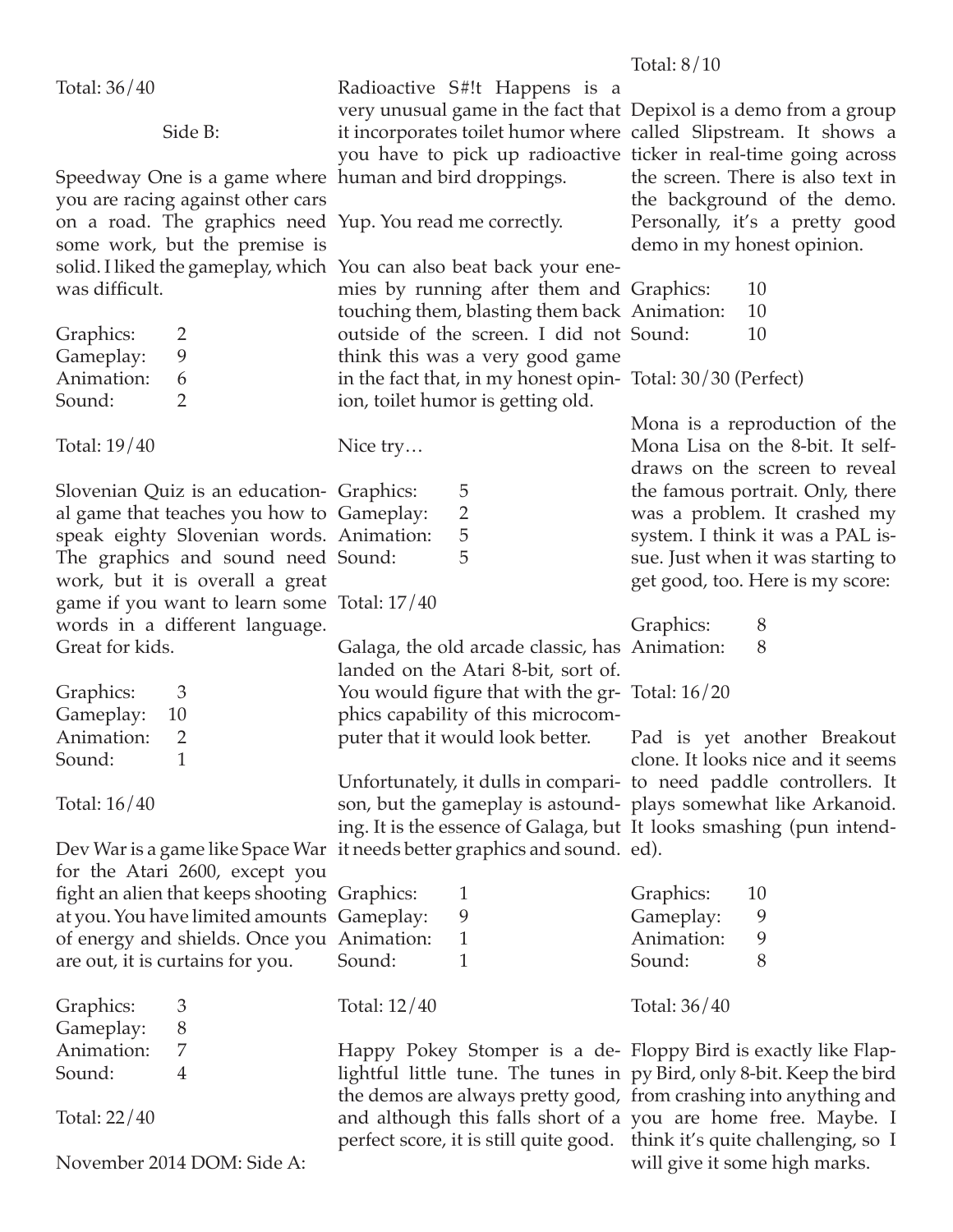| Graphics:<br>7                                                                             | 9<br>Sound:                                                                                                                                               |                                                                  |
|--------------------------------------------------------------------------------------------|-----------------------------------------------------------------------------------------------------------------------------------------------------------|------------------------------------------------------------------|
| Gameplay:<br>10<br>Animation:<br>9                                                         | Total: 28/30                                                                                                                                              | The next file was released by<br>Video 61. This was a pirated    |
| Sound:<br>7                                                                                | Side B:                                                                                                                                                   | version of Delta Space Arena                                     |
| Total: 33/40                                                                               |                                                                                                                                                           | on the DOM from Europe.                                          |
|                                                                                            | CaveBlaster is a game where you are Graphics:                                                                                                             | 7                                                                |
|                                                                                            | In Bad Bat Bart you control a bat speeding inside a cave and you have Gameplay:                                                                           | 10                                                               |
|                                                                                            | in a jagged cave. You have to to avoid objects by blasting them or Animation:<br>navigate through the cave with swerving around them. The graph-Sound:    | 8<br>5                                                           |
|                                                                                            | its twists and turns. The bad ics weren't the greatest, they were                                                                                         |                                                                  |
|                                                                                            | news is it's dark and you usual- alright, but the gameplay and sound June 2015 DOM, Side A:                                                               |                                                                  |
| ly cannot see the walls.                                                                   | were outstanding. Kudos.                                                                                                                                  |                                                                  |
|                                                                                            |                                                                                                                                                           | We Are Brothers in ATRs 2 is                                     |
| However, you can flash light- Graphics:                                                    | 7<br>9                                                                                                                                                    | a fast-paced tune that, in my                                    |
| ning with the joystick button to Gameplay:<br>light your way. It only works for Animation: | 8                                                                                                                                                         | opinion, can use a little work<br>and polishing up. Nice and up- |
| a split second, however, and if Sound:                                                     | 10                                                                                                                                                        | beat, but I have heard a lot of                                  |
| you crash it's game over.                                                                  |                                                                                                                                                           | the same before.                                                 |
|                                                                                            | Total $34/40$                                                                                                                                             |                                                                  |
| Graphics:<br>6                                                                             |                                                                                                                                                           | Sound:<br>8/10                                                   |
| Gameplay:<br>8<br>Animation:<br>7                                                          | Invenies Verba is a simple word<br>game. You have to make up an Back Into the Cyberspace                                                                  |                                                                  |
| 7<br>Sound:                                                                                | eight-letter word before the time shows a spaceship going                                                                                                 |                                                                  |
|                                                                                            | runs out. Unscramble it and you through a mixture of binary                                                                                               |                                                                  |
| Total: 28/40                                                                               | score. Do nothing and you get noth- numbers. The music is repet-                                                                                          |                                                                  |
|                                                                                            | ing.                                                                                                                                                      | itive, but it carries well graph-                                |
| Ancient Vanished Omen shows                                                                |                                                                                                                                                           | ics and animation wise.                                          |
|                                                                                            | a fantasy character holding an I found this a very difficult game,<br>orb in a picture which I believe and I think that it is because it is be- Graphics: | 10                                                               |
|                                                                                            | is from the Ys Series of video cause I needed to use the keyboard. Animation:                                                                             | 10                                                               |
|                                                                                            | games from the TurboGrafx-16 So, I didn't find it intriguing really.                                                                                      | 7<br>Sound:                                                      |
| days. It looks pixellated, but it                                                          |                                                                                                                                                           |                                                                  |
| still looks pretty good. Good Graphics:                                                    | 1                                                                                                                                                         | Total: 27/30                                                     |
| work.                                                                                      | 7<br>Gameplay:                                                                                                                                            |                                                                  |
| Graphics: $8/10$                                                                           | Animation:<br>$\mathbf{1}$<br>Sound:<br>$\theta$                                                                                                          | Cyber Girl is a picture of a<br>damaged female robot. It looks   |
|                                                                                            |                                                                                                                                                           | well drawn and I can see the                                     |
| Small Men with Old Devices Total: 9/40                                                     |                                                                                                                                                           | artistic inclination of the per-                                 |
| is from Squoquo, a group from                                                              |                                                                                                                                                           | son that drew it. This ranks up                                  |
|                                                                                            | Europe. It has some PAL prob- The next file is a pic with Helene                                                                                          | there. Nice work.                                                |
|                                                                                            | lems, but I think that these guys Fischer on it. It is a nice pic that is                                                                                 |                                                                  |
| underestimate                                                                              | themselves. very well done, but it has a PAL Graphics:<br>They are better artists than they problem, it seems. Other than that, it                        | 10 (Perfect)                                                     |
| give themselves credit for. It is pretty good.                                             |                                                                                                                                                           | The Demons of Cycling Space                                      |
| isn't perfect, but I will give it                                                          |                                                                                                                                                           | is a cacophony of moving pix-                                    |
| high marks.                                                                                | Graphics:<br>10                                                                                                                                           | els and weird sounds. It is in                                   |
|                                                                                            | Sound:<br>8                                                                                                                                               | real-time, and I like that. But,                                 |
| Graphics:<br>9<br>Animation:<br>10                                                         | Total: 18/40                                                                                                                                              | it is annoying over time. Nice                                   |
|                                                                                            |                                                                                                                                                           | colors, though.                                                  |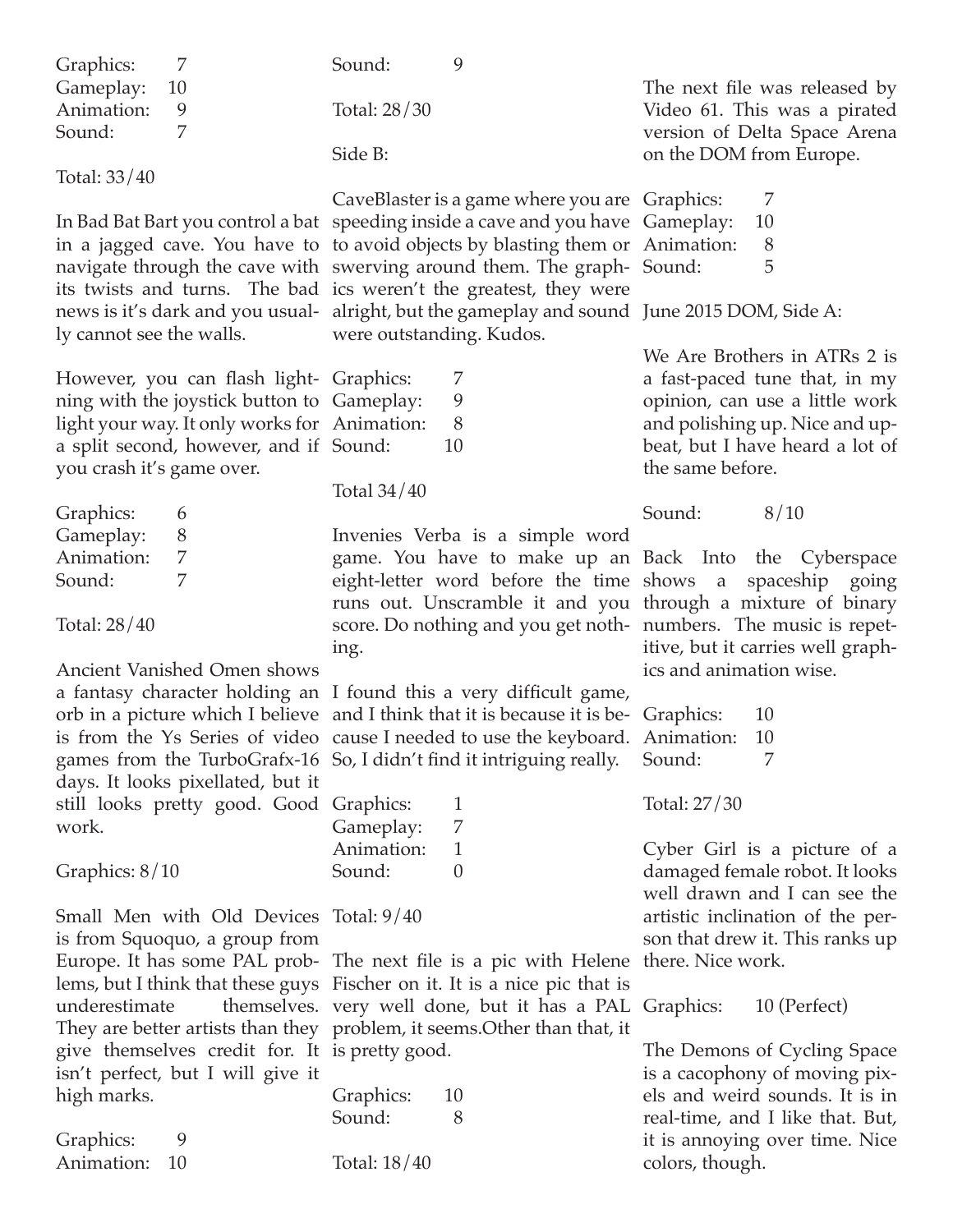|                                       |                                            |                         | shows a bunch of rays radiating Sound:                                      |                              | 9/10                                                                                                  |
|---------------------------------------|--------------------------------------------|-------------------------|-----------------------------------------------------------------------------|------------------------------|-------------------------------------------------------------------------------------------------------|
| Graphics:                             | 7                                          |                         | from the middle of the screen, like                                         |                              |                                                                                                       |
| Animation:                            | 9                                          |                         |                                                                             |                              | an explosion. It has some funky Tronix looks good, until it got                                       |
| Sound:                                | 6                                          |                         |                                                                             |                              | sound to it, too. Not one of my fa- scrambled on the computer. Great                                  |
|                                       |                                            |                         | vorites. But, It's still striking.                                          |                              | music and graphics. I think it is                                                                     |
| Total: 22/40                          |                                            |                         |                                                                             |                              | a PAL issue again. Oh, well. Pro-                                                                     |
|                                       |                                            | Graphics:               | 5                                                                           | gramming isn't perfect.      |                                                                                                       |
|                                       | DJ Sona Approves of This is a Sound:       |                         | 5                                                                           |                              |                                                                                                       |
|                                       | picture of a female DJ wear-               |                         |                                                                             | Graphics:                    | 9/10                                                                                                  |
|                                       | ing a futuristic costume with Total: 10/20 |                         |                                                                             | Animation:                   | 9/10                                                                                                  |
|                                       |                                            |                         |                                                                             | Sound:                       | 9/10                                                                                                  |
|                                       | a Fuji logo on her helmet. She             |                         |                                                                             |                              |                                                                                                       |
|                                       |                                            |                         | also seems to be grooving to an Quite a Sad Song does not sound             |                              |                                                                                                       |
|                                       |                                            |                         | Atari 130XE computer. Pretty so sad to me, although it may be Total:        |                              | 27/30                                                                                                 |
|                                       |                                            |                         | cool! I like this pic, especially somewhat to a degree. I think it          |                              |                                                                                                       |
| the colorful background.              |                                            |                         | partially misses the mark, but it July 2015 DOM: Side A:                    |                              |                                                                                                       |
|                                       |                                            |                         | sounds good nonetheless, I must                                             |                              |                                                                                                       |
| Graphics:                             | $10/10$ (Perfect)                          |                         | say. Good going. I'll give you ef- In the game Spiders, you must stop       |                              |                                                                                                       |
|                                       |                                            | fort.                   |                                                                             |                              | invading spiders from reaching                                                                        |
|                                       | Atariculus is a pic of a guy               |                         |                                                                             |                              | the ground. It is difficult because it                                                                |
|                                       | with a brain helmet attached to Sound:     |                         | 9/10                                                                        |                              | is slow-paced. That is on purpose.                                                                    |
|                                       | the cartridge port of an atari             |                         |                                                                             |                              |                                                                                                       |
|                                       |                                            |                         | 130XE computer. He even has 16 Shapes of Grey shows grey Graphics:          |                              | 5                                                                                                     |
|                                       |                                            |                         | Atari Fuji wallpaper. nice. It silhouettes, in real-time, against Gameplay  |                              | 10                                                                                                    |
|                                       |                                            |                         | isn't the greatest artwork, but a color background. Each shape Animation:   |                              | $\mathfrak{Z}$                                                                                        |
|                                       |                                            |                         | I will give him an A for effort. shifts into a different shape over- Sound: |                              | $\overline{2}$                                                                                        |
| Kudos!                                |                                            |                         | all. I love this demo and it real-                                          |                              |                                                                                                       |
|                                       |                                            |                         | ly show the power of the 8-bit's Total: 20/40                               |                              |                                                                                                       |
| Graphics: 7/10                        |                                            |                         | graphics capabilities. The music                                            |                              |                                                                                                       |
|                                       |                                            |                         | can be a little repetitive, though.                                         |                              | In Space Voyager, you must avoid                                                                      |
|                                       | Fifty Shades of Grey is not what           |                         |                                                                             |                              | the asteroids and catch the hearts.                                                                   |
|                                       | you think. It is a display show- Graphics: |                         | 10                                                                          |                              | It is quite easy once you get the                                                                     |
|                                       |                                            |                         | 10                                                                          | hang of it. Almost too easy. |                                                                                                       |
|                                       | ing fifty boxes each showing Animation:    |                         | 8                                                                           |                              |                                                                                                       |
|                                       | a different shade of grey with Sound:      |                         |                                                                             |                              |                                                                                                       |
|                                       | some cool music. So, out of the            |                         |                                                                             | Graphics:                    | 2                                                                                                     |
| gutter, guys. $^{\wedge}$ $^{\wedge}$ |                                            | Total: 38/40            |                                                                             | Gameplay:                    | 5                                                                                                     |
|                                       |                                            |                         |                                                                             | Animation:                   | $\overline{4}$                                                                                        |
| Graphics:                             | 5                                          |                         | Strasna Hudba! (Or How Matrix Sound:                                        |                              | 3                                                                                                     |
| Sound:                                | 9                                          |                         | Met Tron) is a heavy but short                                              |                              |                                                                                                       |
|                                       |                                            |                         | piece that sounds somewhat tech-Total: 14/40                                |                              |                                                                                                       |
| Total: $14/20$                        |                                            |                         | no. It's good, but short. Here is my                                        |                              |                                                                                                       |
|                                       |                                            | take on that.           |                                                                             |                              | Wkorvek is a European puzzle                                                                          |
|                                       | Lokalna Porucha is a musical               |                         |                                                                             |                              | game where you have to bounce a                                                                       |
|                                       | piece. It is mostly beat with Sound:       |                         | 9/10                                                                        |                              | ball to a certain goal in each level,                                                                 |
|                                       | some funky 8-bit music in it.              |                         |                                                                             |                              | but there are many obstacles in the                                                                   |
|                                       |                                            |                         |                                                                             |                              | Then, it gets fast-paced later Ten Minutes to Deadline is an up- way. Very difficult, but I like some |
|                                       | on. Now, this is a good piece.             |                         | pity piece of music that sound too difficulty. Kudos.                       |                              |                                                                                                       |
|                                       |                                            |                         | delightful to be urgent, but it still                                       |                              |                                                                                                       |
| Sound:                                | 9/10                                       |                         | sounds good. I am going to give it Graphics:                                |                              | 10                                                                                                    |
|                                       |                                            | some good marks anyway. |                                                                             | Gameplay:                    | 10                                                                                                    |
|                                       | Pow is an intro demo that                  |                         |                                                                             | Animation:                   | 10                                                                                                    |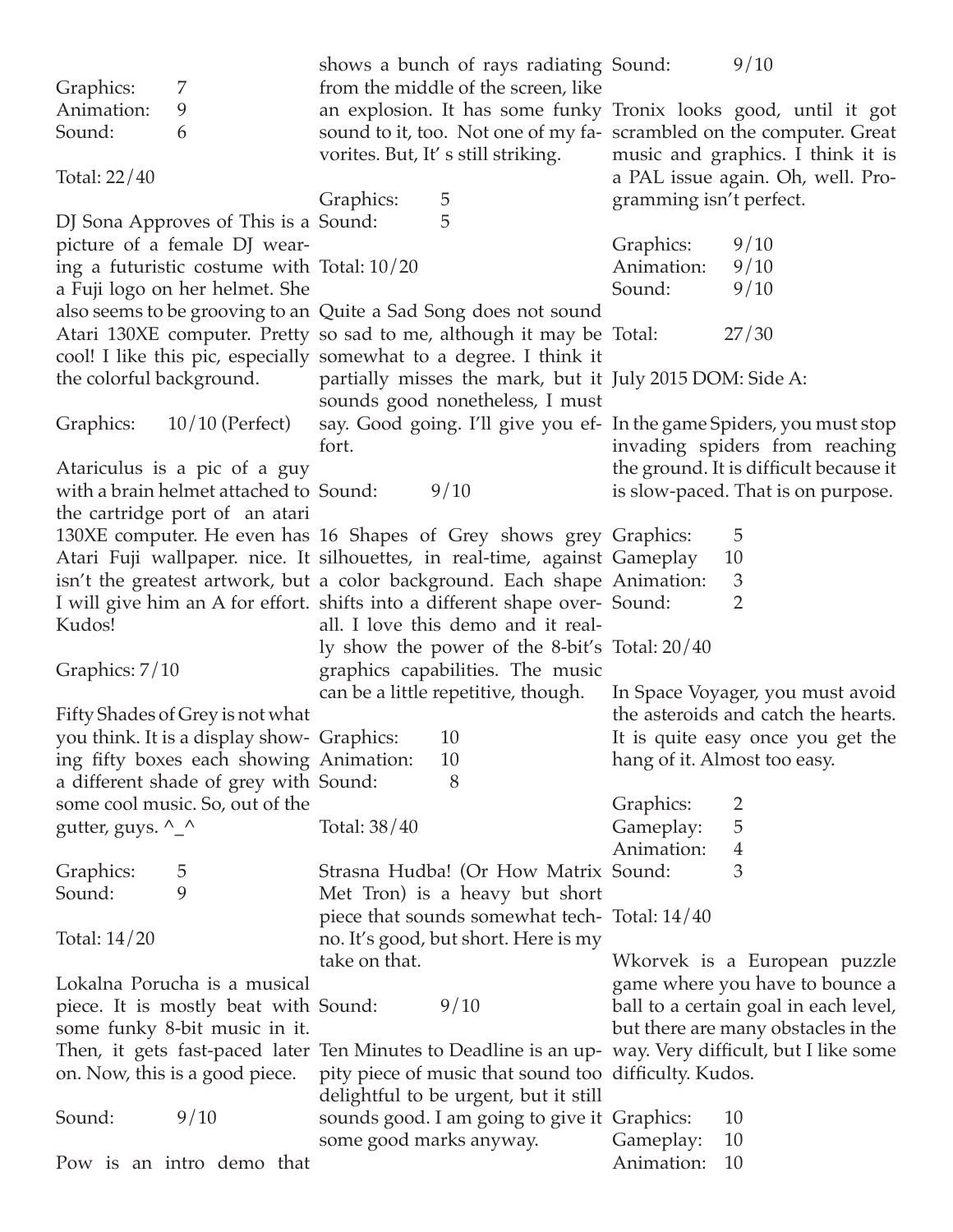| Sound:                    | 10                                            | In Tecno Ninja, guide the ninja Graphics:                                                             | 10                                 |
|---------------------------|-----------------------------------------------|-------------------------------------------------------------------------------------------------------|------------------------------------|
|                           |                                               | through the levels collecting pow- Animation:                                                         | 10                                 |
| Total: $40/40$ (Perfect)  |                                               | er-ups and such without getting Sound:                                                                | 8                                  |
|                           |                                               | destroyed. Interesting graphics and                                                                   |                                    |
|                           | Jawbreaker 2 is a puzzle game fun gameplay.   |                                                                                                       | Total: 28/30                       |
|                           | not unlike Candy Crush Saga.                  |                                                                                                       |                                    |
|                           | In the game, you match cretain Graphics:      | 7                                                                                                     | Next, we have a TIP anima-         |
|                           | icons. If you do, they disappear. Gameplay:   | 7                                                                                                     | tion showing Happy New Year        |
|                           | If you clear the screen, you ad- Animation:   | 6                                                                                                     | greetings for the year 2015.       |
| vance. If not, game over. |                                               | 5<br>Sound:                                                                                           | Now, this hits me good. I like     |
|                           |                                               |                                                                                                       | TIP animation files.               |
|                           | Cool premise. A little overdone, Total: 25/40 |                                                                                                       |                                    |
| but cool nonetheless.     |                                               |                                                                                                       | Graphics:<br>10                    |
|                           |                                               | August 2015 DOM: Side A                                                                               | Animation:<br>10                   |
| Graphics:                 | 4                                             |                                                                                                       |                                    |
| Gameplay:                 | 5                                             | Xmas Tree 2014: This is a decorative Total: 20/20 (Perfect)                                           |                                    |
| Animation:                | $\overline{4}$                                | Christmas tree graphic with a re-                                                                     |                                    |
| Sound:                    | 9                                             | flective ticker on the bottom of the NYDS is a demo commemor-                                         |                                    |
|                           |                                               | screen.                                                                                               | rating the year 2015. Although     |
| Total: 22/40              |                                               | Pretty inventive design, especial- it could be better, the music is                                   |                                    |
|                           |                                               | ly the ticker on the bottom of the excellent.                                                         |                                    |
|                           | Curse of the Lost Miner is like screen.       |                                                                                                       |                                    |
|                           | Miner 2049er and Boulder Dash                 |                                                                                                       | Graphics:<br>7                     |
| in the way that           |                                               | Graphics: 10/10 (Perfect)                                                                             | Sound:<br>10                       |
|                           | it is set up. You have to ad-                 |                                                                                                       |                                    |
|                           |                                               | vance to certain levels and col- MasterIt 2015 is a game where you Total: 17/20                       |                                    |
|                           |                                               | lect gems. But, this is a platform have to find the right passcode af-                                |                                    |
|                           |                                               | game. It is fun, but very hard. ter a certain amount of tries. It isn't Happy New Year 2015 is a demo |                                    |
|                           |                                               | unlike Master Mind from the 1970s. showing a comic doodle of kids                                     |                                    |
| Graphics:                 | 7                                             | I can see it being very challenging.                                                                  | wearing Atari garb. Funny. I       |
| Gameplay:                 | 9                                             |                                                                                                       | like it. It accentuates humor and  |
| Animation:                | 5                                             | Gameplay: 10/10                                                                                       | fun at the same time.              |
| Sound:                    | 5                                             |                                                                                                       |                                    |
|                           |                                               | Quarrion is a puzzle game where Graphics:                                                             | 8                                  |
| Total: 26/40              |                                               | you have to match the colors on Sound:                                                                | 9                                  |
|                           |                                               |                                                                                                       |                                    |
|                           |                                               | the screen to remove them from the                                                                    |                                    |
|                           |                                               |                                                                                                       |                                    |
|                           |                                               | The next game is another varia- screen. Or, so it seems anyway.                                       | Comic Squares is a PAL demo        |
|                           | tion of the classic Boulder Dash.             |                                                                                                       | that crashed on me, but I found    |
|                           | Guide Rockford through the Graphics:          | 7                                                                                                     | the part that I saw of it astound- |
|                           | mine to collect diamonds and Gameplay:        | 10                                                                                                    | ing. I will give it high marks     |
|                           | avoid getting crushed by boul-Animation:      | 6                                                                                                     | anyways.                           |
| ders.                     |                                               |                                                                                                       |                                    |
|                           |                                               | Total: 23/30                                                                                          | 9<br>Graphics:<br>9                |
| Graphics:                 | 10                                            | The next file is a demo from De-Animation:                                                            | Sound:<br>10                       |
| Gameplay:                 | 10                                            |                                                                                                       |                                    |
| Animation:                | 8                                             | sire. It looks striking and impres-                                                                   |                                    |
| Sound:                    | 10                                            | sive. I especially like the flames in Total: 28/30<br>the background. The music needs                 |                                    |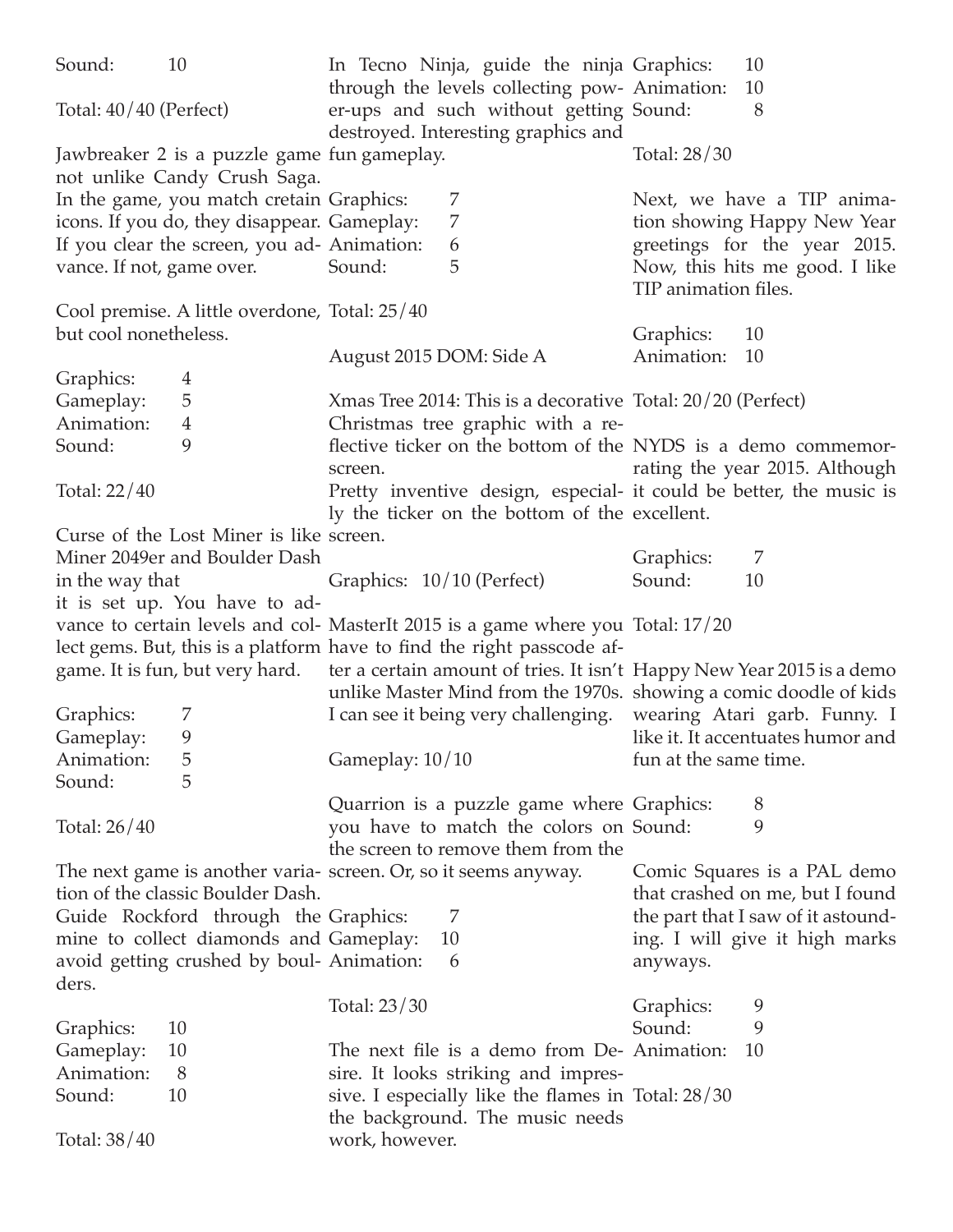| Side B:                                                                       | very colorful and it looks pretty too shabby. | works display over a city. It looks but it could use polish. But, not                             |
|-------------------------------------------------------------------------------|-----------------------------------------------|---------------------------------------------------------------------------------------------------|
| Inc Year is a demo that starts good.                                          |                                               |                                                                                                   |
| out grey at first, then gradu-                                                |                                               | Graphics: 8/10                                                                                    |
| ally includes color over time.                                                | Graphics:<br>8/10                             |                                                                                                   |
| this demo also has a fancy                                                    |                                               | Biba is a macabre pic of some                                                                     |
|                                                                               |                                               | looking ticker at the bottom, FIREWORKS 2015 is a spectacular freaky dude mixing drinks at a      |
|                                                                               |                                               | showing a friendly greeting demo with a nice picture of a fire-bar. But, I love the work put into |
| from the programmers. Love works display and a nifty ticker.                  |                                               | it. It actually is very good.                                                                     |
| it!                                                                           |                                               |                                                                                                   |
|                                                                               | Graphics:<br>10                               | Graphics: 10/10 (Perfect)                                                                         |
| Graphics:<br>10                                                               | Sound:<br>10                                  |                                                                                                   |
| Animation:<br>10                                                              | Animation:<br>10                              | Back from Fractalis is a music                                                                    |
| Sound:<br>10                                                                  |                                               | demo that is quite twangy, but                                                                    |
|                                                                               | Total: 30/30 (Perfect)                        | that is in a good way. It exem-                                                                   |
| Total $30/30$ (Perfect)                                                       |                                               | plifies something to me. I don't                                                                  |
|                                                                               |                                               | 35 Year-Old 1 is a scan of an Atari know what, but it does.                                       |
| Laglance is a pic that shows 800 computer. It looks like a scan,              |                                               |                                                                                                   |
| awoman next to a rocket, so                                                   |                                               | but it's very high-resolution. Also, Sound: 10/10 (Perfect)                                       |
| I am assuming that she is an                                                  | it's extremely good.                          |                                                                                                   |
| astronaut. It reminds me of                                                   |                                               | Back in Time: No. This is not                                                                     |
| those stipple drawing I used Graphics:                                        | $10/10$ (Perfect)                             | Huey Lewis and the News. But, it                                                                  |
| to make in college.                                                           |                                               | is peppy for an 8-bit tune. It gets                                                               |
|                                                                               | September 2015 DOM, Side A:                   | faster and it is quite dramatic in                                                                |
| Graphics:<br>7/10                                                             |                                               | the middle of the music.                                                                          |
|                                                                               | 2DE is a demo that may have a PAL             |                                                                                                   |
| Rej is a pic expressing a Hap- issue, but it does have some great Sound: 9/10 |                                               |                                                                                                   |
| py New Year greeting. It is real-time parralax scrolling effects.             |                                               |                                                                                                   |
|                                                                               |                                               | simple in design. I think Vin- If I could get a PAL upgrade on my Popeye Arcade is only different |
| cent Van Gogh is in the low- XE, it might help.                               |                                               | from previous versions of Popeye                                                                  |
| er-right corner. It looks pretty                                              |                                               | because it has a splash screen and                                                                |
| nice.                                                                         | Graphics:<br>9                                | somewhat enhanced graphics.                                                                       |
|                                                                               | Sound:<br>9                                   | I like Popeye anyway. It always                                                                   |
| Graphics:<br>8/10                                                             | Animation:<br>9                               | was a pretty cool game.                                                                           |
|                                                                               |                                               |                                                                                                   |
| DITCH is a game where you                                                     | Total: 27/30                                  | Graphics:<br>7                                                                                    |
| have to escape a cave in a cer-                                               |                                               | Gameplay:<br>8                                                                                    |
| tain amount of time. Or, you                                                  | Duch is a demo that shows a ghost, Sound:     | 9                                                                                                 |
| are toast. It looks fun, but it                                               | some words in Polish and has sim-Animation:   | 8                                                                                                 |
| is hard. I like the graphics,                                                 | ple music. It was OK. I thought it            |                                                                                                   |
| though. Pretty good game.                                                     | could have been better. Oh, well Total: 32/40 |                                                                                                   |
| Graphics:<br>9                                                                | Graphics:<br>6                                | Diver is a pic of a diver underwa-                                                                |
| Sound:<br>8                                                                   | Sound:<br>5                                   | ter near a fisherman. It looks silly,                                                             |
| Animation:<br>9                                                               |                                               | but I give its creator credit.                                                                    |
| 9<br>Gameplay:                                                                | Total $11/20$                                 |                                                                                                   |
|                                                                               |                                               | Graphics: 6/10                                                                                    |
| Total: 35/40                                                                  | APP Clown is an image that seems              |                                                                                                   |
|                                                                               |                                               | to be created as a snapshot from an Viking Z is a pic of a Viking mon-                            |
| New Year is a picture of a fire-                                              |                                               | art program. Actually, it looks nice, ster. Reminds me of the Wendol                              |
|                                                                               |                                               |                                                                                                   |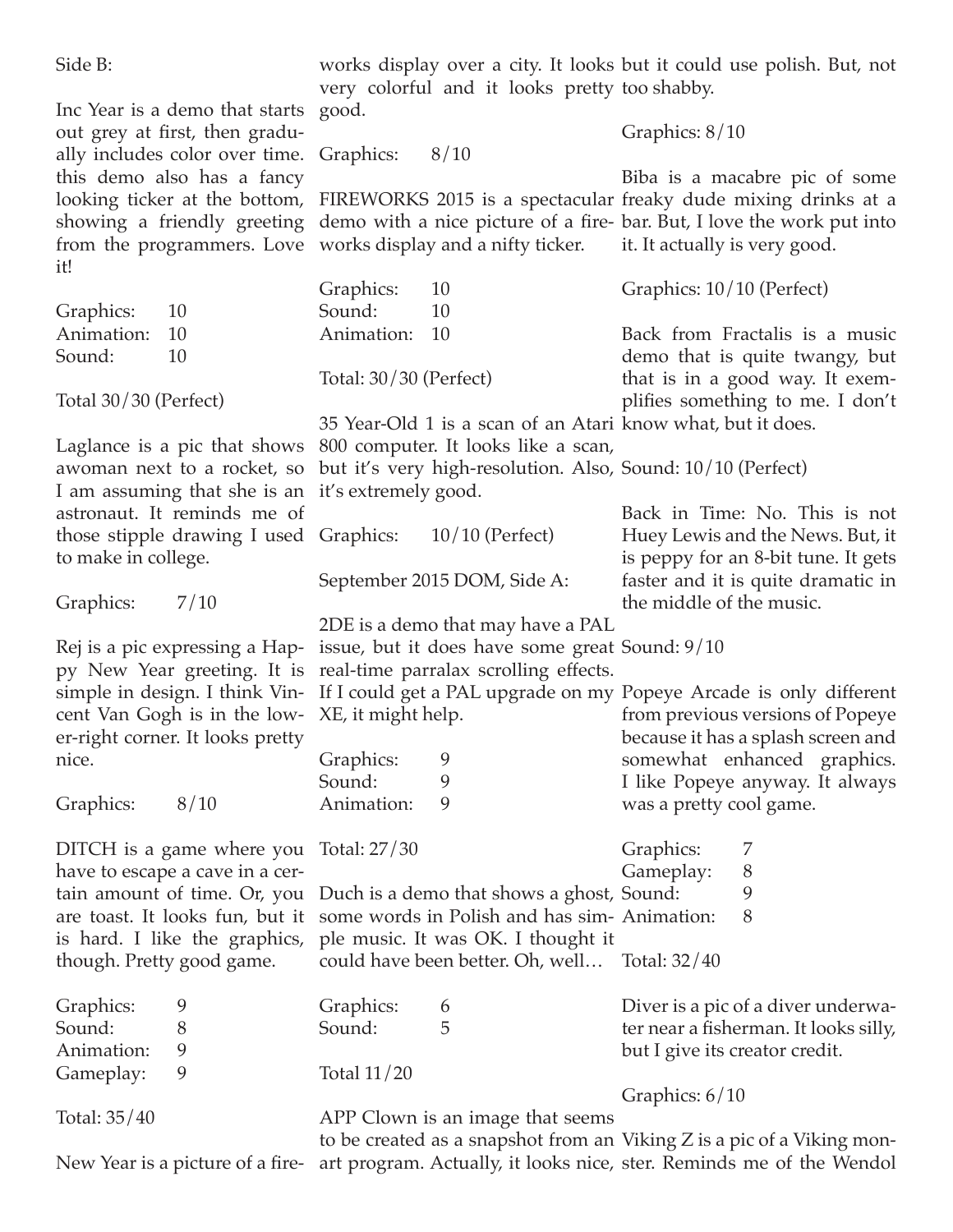| Warrior.<br>Pretty cool artwork.                                                     | pics or something like that.                                                        | from the movie, The Thirteenth sounds epic. I can see it as tri- Torch is an elegant demo. it is styl-<br>umphant music for the Olym- ishly produced and wonderfully<br>animated. I have seen it and it rocks.                                                                                       |
|--------------------------------------------------------------------------------------|-------------------------------------------------------------------------------------|------------------------------------------------------------------------------------------------------------------------------------------------------------------------------------------------------------------------------------------------------------------------------------------------------|
| Graphics: 10/10 (Perfect)                                                            | Sound: $9/10$                                                                       | Graphics: $10/10$                                                                                                                                                                                                                                                                                    |
| Side B:                                                                              |                                                                                     | Gdansk Airport Doesn't Like At-International Karate Enhanced 2014<br>ari is a musical piece that, again, is based on the classic game Inter-                                                                                                                                                         |
| Happy Holidays from the Clas- pretty good music, though.                             | ground wishing everybody a the Gdansk Airport security. It's just once.             | CGS Christmas Card 2014 is fast-paced and frantic. It national Karate. It is a great game<br>shows a house in the winter-sounds like an Atarian trying to and it takes a while to get used to<br>time with snow falling to the hide himself and his wares from the controls, but it is worth playing |
| sic Games Shrine. It was pretty<br>cool.                                             | Sound: $9/10$                                                                       | Graphics:<br>10<br>Gameplay:<br>9<br>Sound:<br>8                                                                                                                                                                                                                                                     |
| Graphics:<br>9<br>Sound:<br>10                                                       | (NOTE: We had another copy of Animation:<br>Curse of the Lost Miner on this         | 8                                                                                                                                                                                                                                                                                                    |
| Animation:<br>9                                                                      | disk and it will not re-reviewed Total: 36/40<br>in the same DOM Report.)           |                                                                                                                                                                                                                                                                                                      |
| Total: 28/30                                                                         |                                                                                     | Self Test Terror is a musical piece<br>Ka-Ri is a pic about a beautiful that has some suspenseful elements                                                                                                                                                                                           |
| waving like a flag in real-time. detailed and I enjoy it.<br>Pretty fluid animation. |                                                                                     | Wavy 256 Bytes is a demo show female figure with wings flying to it. I did not find it so terrifying to<br>a bunch of dots on the screen above a cityscape. It looks very me, however. Still, you can sense an<br>element of stalking to it.                                                         |
|                                                                                      | Graphics: 9/10                                                                      | Sound: 7/10                                                                                                                                                                                                                                                                                          |
| Graphics:<br>10                                                                      |                                                                                     |                                                                                                                                                                                                                                                                                                      |
| Animation:<br>10                                                                     |                                                                                     | Romb Art looks like a cross- The Third sounds more terrifying                                                                                                                                                                                                                                        |
| Total: 20/20 (Perfect)                                                               | did not know it was from a com-horror.                                              | stitch picture to me. It looks than Self Test Terror. I like this one<br>great. From a distance, if you because it hits the mark more with                                                                                                                                                           |
| World shows a metallic jugger- the real thing.<br>naut with the Biblical Scripture   | I Came Here to Destroy Your puter, you could swear it was                           | Sound: $9/10$                                                                                                                                                                                                                                                                                        |
| reference to Revelation 13:18. Graphics 10/10 (Perfect)                              |                                                                                     | Pleasure is a pic that does not seem                                                                                                                                                                                                                                                                 |
| Somewhat apocalytic. But, it is a                                                    |                                                                                     | so pleasureable. I don't think it                                                                                                                                                                                                                                                                    |
| nice piece of artwork.                                                               | capabilities (simulated) of the isn't pretty.                                       | ST vs STe shows off the graphics would be appropriate to describe, it                                                                                                                                                                                                                                |
| Graphics: 10/10 (Perfect)                                                            | two 16-bit microcomputers from<br>the former software giant. It is Graphics: $6/10$ |                                                                                                                                                                                                                                                                                                      |
|                                                                                      | Jaggi show one of the aliens you well done and I like the colorful                  |                                                                                                                                                                                                                                                                                                      |
|                                                                                      |                                                                                     | must fight in the classic game graphics. But, it can be a little Krasnoludek is a pic showing de-                                                                                                                                                                                                    |
| pretty good and almost 16-bit. anyway.<br>Stylish!                                   |                                                                                     | Rescue on Fractalus. It looks better. But this is 8-bit. Great job mons and an old man with a mag-<br>ic wand. It looks evil, but this was<br>Halloween at the time. Nice pic.                                                                                                                       |
|                                                                                      | Graphics: $8/10$                                                                    |                                                                                                                                                                                                                                                                                                      |
| Graphics: 10/10 (Perfect)                                                            | October 2015 DOM: Side A:                                                           | Graphics: 8/10                                                                                                                                                                                                                                                                                       |
| Destiny is a music demo and it                                                       |                                                                                     | Scary shows a toothy creature with                                                                                                                                                                                                                                                                   |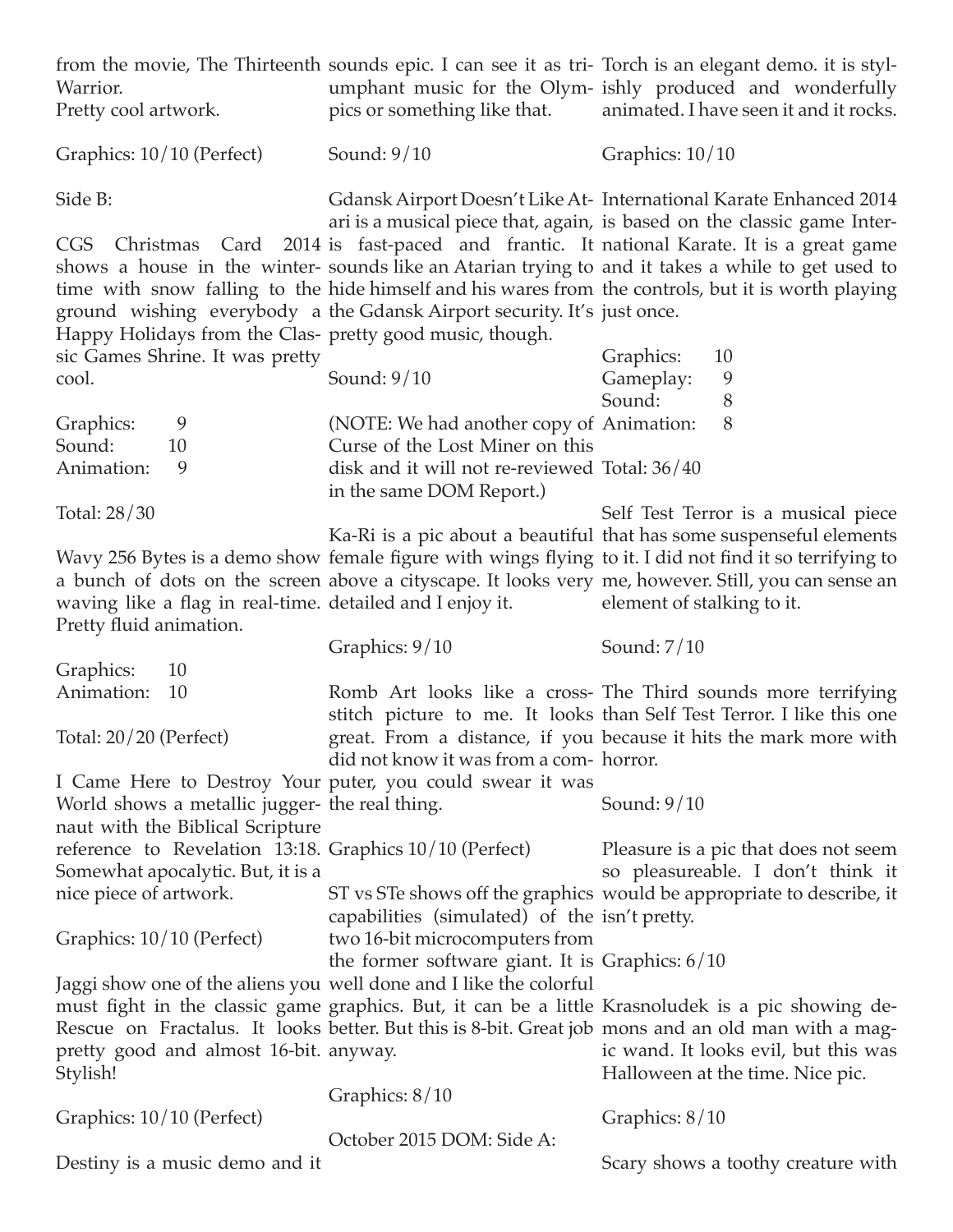joyed it.

Graphics: 9/10

sort of collage. It's really neat.

Graphics: 8/10

that are displayed in a string pat-it pays off. tern on the screen.

Graphics: 8 Sound: 9 Animation: 7

Total: 24/30

Side B:

(NOTE: Happy New Year 2015, and Intro 2015, demos on this disk, have been on previous DOMs and will not be reviewed again in this DOM Report.)

Oczoplas is a game where you have to avoid flying debris coming at you. It is in the style of Gyruss in the way that you have to move around the screen. The longer you stay alive, the more points you score.

| Graphics:  | З |
|------------|---|
| Gameplay:  | 9 |
| Sound:     | 7 |
| Animation: | 7 |

Total: 26/40

My Fault is a mournful tune that sounds pretty good. I think it is

dreadlocks. It looks really cool, about someone that is sulking about for a Halloween pic. I quite en-something bad that he could've prevented.

Sound: 8/10

Postcard shows some scenes in Strazniczka is a pic of a woman with black and white, and in color. The a crossbow and a vicious dog on a pics blend in together to form a leash. It can be better, but I think it is still striking.

Graphics: 7/10

Rolo XI is a musical demo with Ona Tanczy Dla… is a pic showing graphics and a ticker in Polish. It a troll-like with a captive fairy. A lot looks pretty good. I like the dots of detail went into this. It show and

Graphics: 9/10

Peace shows Barack Obama and Vladimir Putin shaking hands, while thinking about bombing each other to the Stone Age. Interesting pic.

Graphics: 6/10

Transmission is a pic showing pictures of womens' heads in abstract but detailed positions. It seems to be showing states of mind. Pretty nice pic.

Graphics: 10/10

Well, that concludes the DOM Review and, hey I am finally caught up with ALL of my DOM Reports!

Well, isn't that swell! I will catch Message from Captain Irata: you later with another DOM Report soon! Thanks! In closing…

No matter where you go, there you are.

(I just wanted to share a little food for thought. Have a happy, folks!)



## **GET INVOLVED!**



## WE WANT **YOUR ARTICLES!**

(Yup! Even in Riverdale Atarians are going strong. Ask them about it there!)



"OK, you SPACE Cadets! Get your DOMs out and start practicing those games! Hoo-rah!"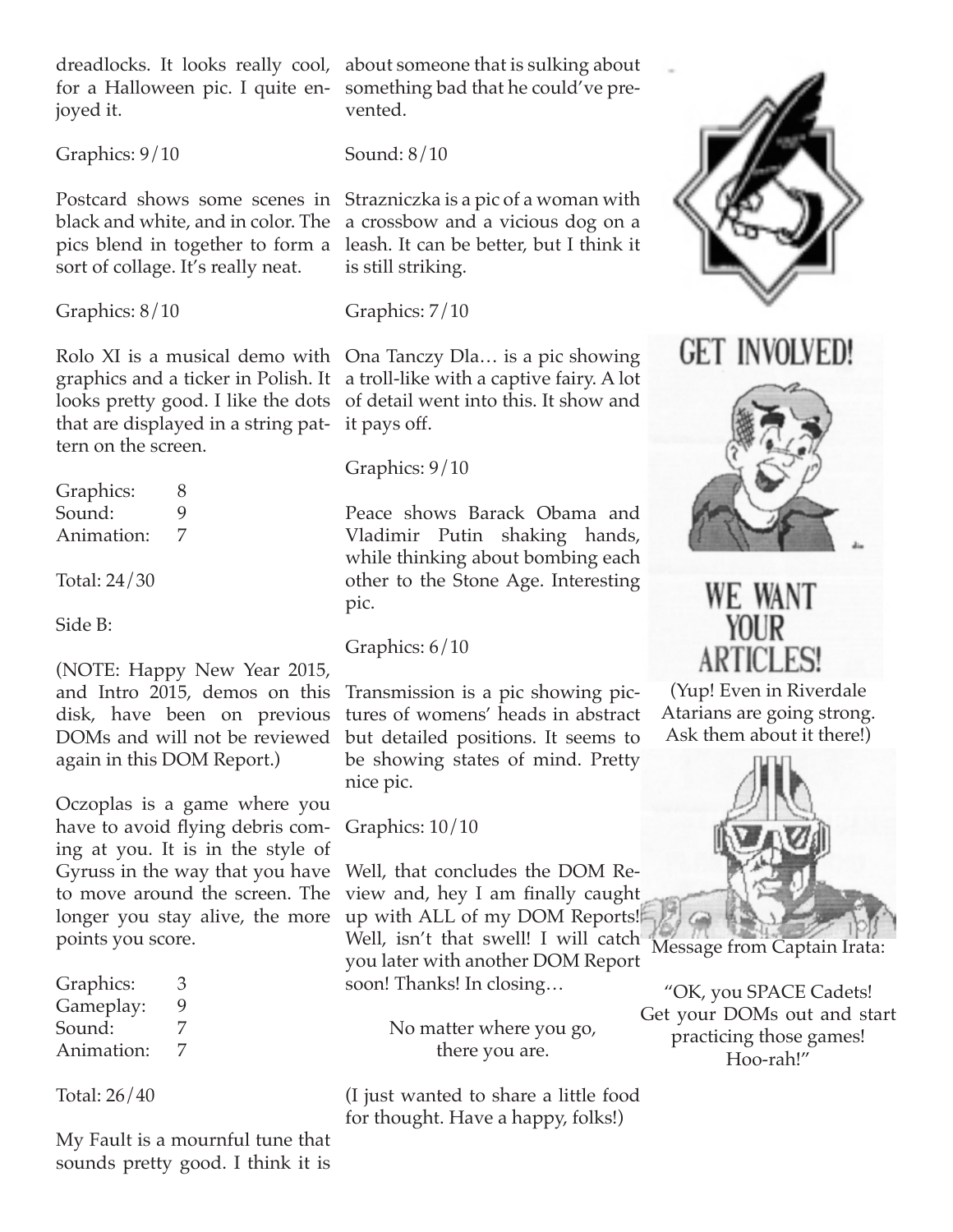Posted Sun Nov 8, 2015 14:00

## Hi folks,

a new release of Atari++, the portable atari emulator for Linux and windows has been released here in the download section - as usual, you find there the Linux sources and a compiled version for 32-bit Windows. Release 1.80 is a new major release of the Atari emulator, not only fixing a series of nasty bugs, but also including new features and major improvements. The major improvement is the inclusion of a Basic interpreter, named Basic++, which improves on Atari Basic in many ways. Atari++ has now a built-in Basic interpreter, namely Basic++. It is a mildly extended Atari Basic di-

alect, which is quite a bit faster, plus one additional command, "DIR". See the Basic++ distribution for additional modifications. The Basic settings have been improved, the preferences allow now up to three Basic images to be defined, typically corresponding to revisions A,B and C of the language.

The CPU emulation fixed the cycle count for some rarely used instructions.

Added a profiler to the monitor. PROF.S starts the profiler. PROF.L lists the profile counts collected so far, PROF.C lists the cumulative cycle counts of subroutines.

Tape emulation has been largely extended and simplified. Entering a non- existing tape will now create an error immediately. The tape emulation also allows now WAV files, i.e. digitized real

tapes, and will decode them on demand. Output to .WAV files (audio-encoding) is now also possible. This integrates the wav2cas and cas2wav programs of the same author into the emulator.

SIO sound emulation has been extended. The SIO sound now also emulates the tape sound on input, and improves on the authenticity of the disk drive sound.

The X11 front end improves the handling of mouse clicks. Mouse clicks that do not go into the window but into an overlapping window are now ignored. Audio outut can now be recorded into a SAP Record-Type R file for playback.

Disk drive emulation has been largely improved. Several drive types are now emulated, including their serial transfer characteristics, such as disk drive speed. Note that the original 1050 drive emulation no longer takes disks that are double density or have more sectors than those of the original disk formats. To play such extended disks, select one of the more advanced drive types. SIO emulation has been reworked to some degree to allow the extended drive types, control the serial speed and allow for proper tape emulation. Binary disk images now also create a valid disk structure containing the load file as AU-TORUN.SYS so it can be loaded from DOS, too.

The math pack patch has been revised and its precision has been inproved by changing the rounding policy slighty. The floating point to ASCII conversion now also follows the

convention of the original math pack.

Detection of .BAS (Basic) files as disk images is now handled more carefully, and the emulator will no longer confuse some xfd disk images with basic files. The built-in monitor supports now symbolic labels. Such label information can be read from a CA65 debug file output, i.e. use --dbgfile on the ca65 command line. The debug file is then read with the new ENVI.S command of the monitor.

The math pack in the built-in Os ROM had a bug in the BCD to ASCII conversion which could not print signed zeros and some denormalized numbers correctly. This got fixed.

The math pack could not handle signed zeros in the BCD to integer conversion, fixed. The BCD to integer conversion was pretty slow. The new release replaces the algorithm completely, making it a lot faster.

http://www.xl-project.com/



The next SPACE Meeting is on Friday, November 13, 2015 at 7: 30 PM CST.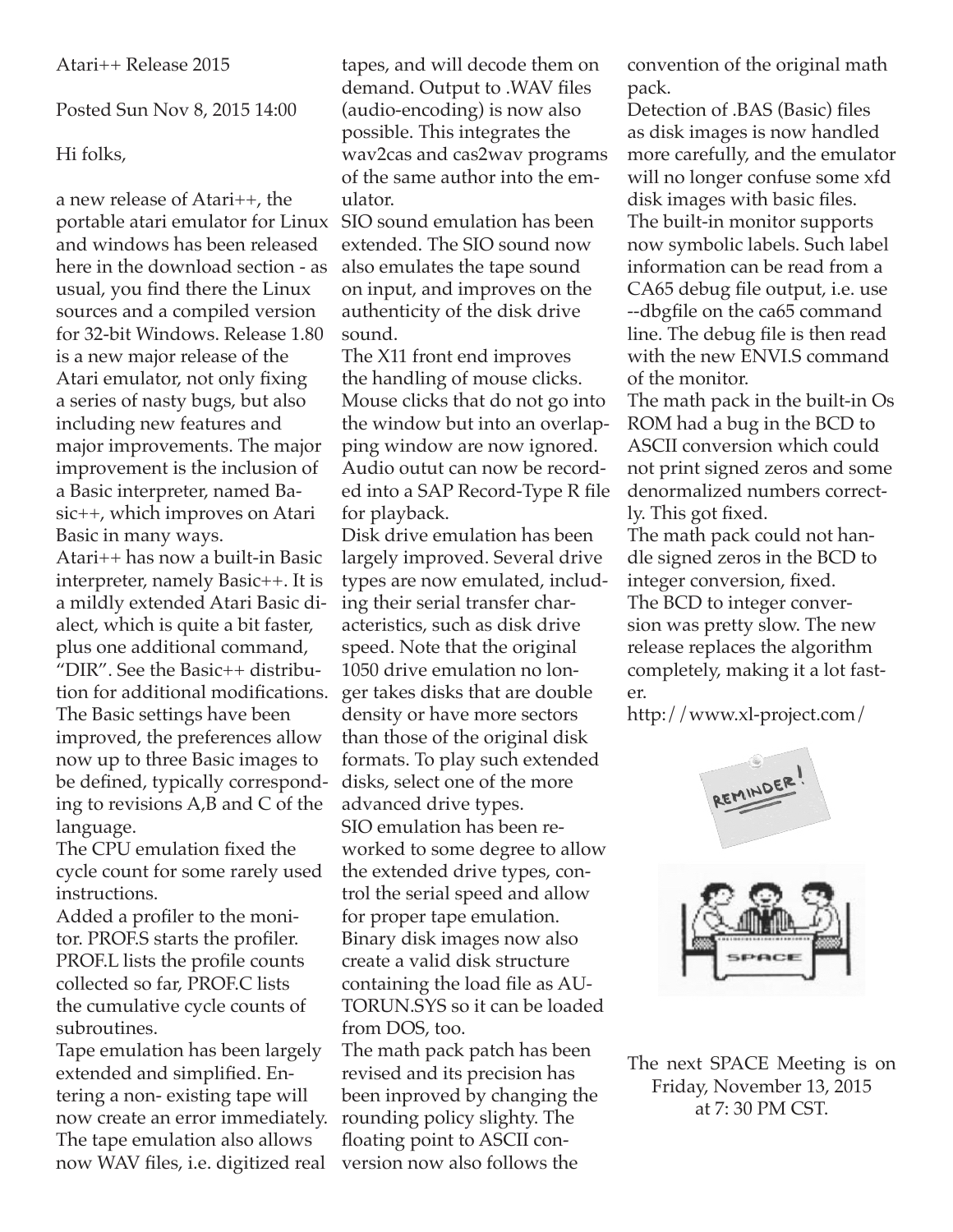# **SPACE Election Night**



## November 13, 2015 Your Vote Counts!